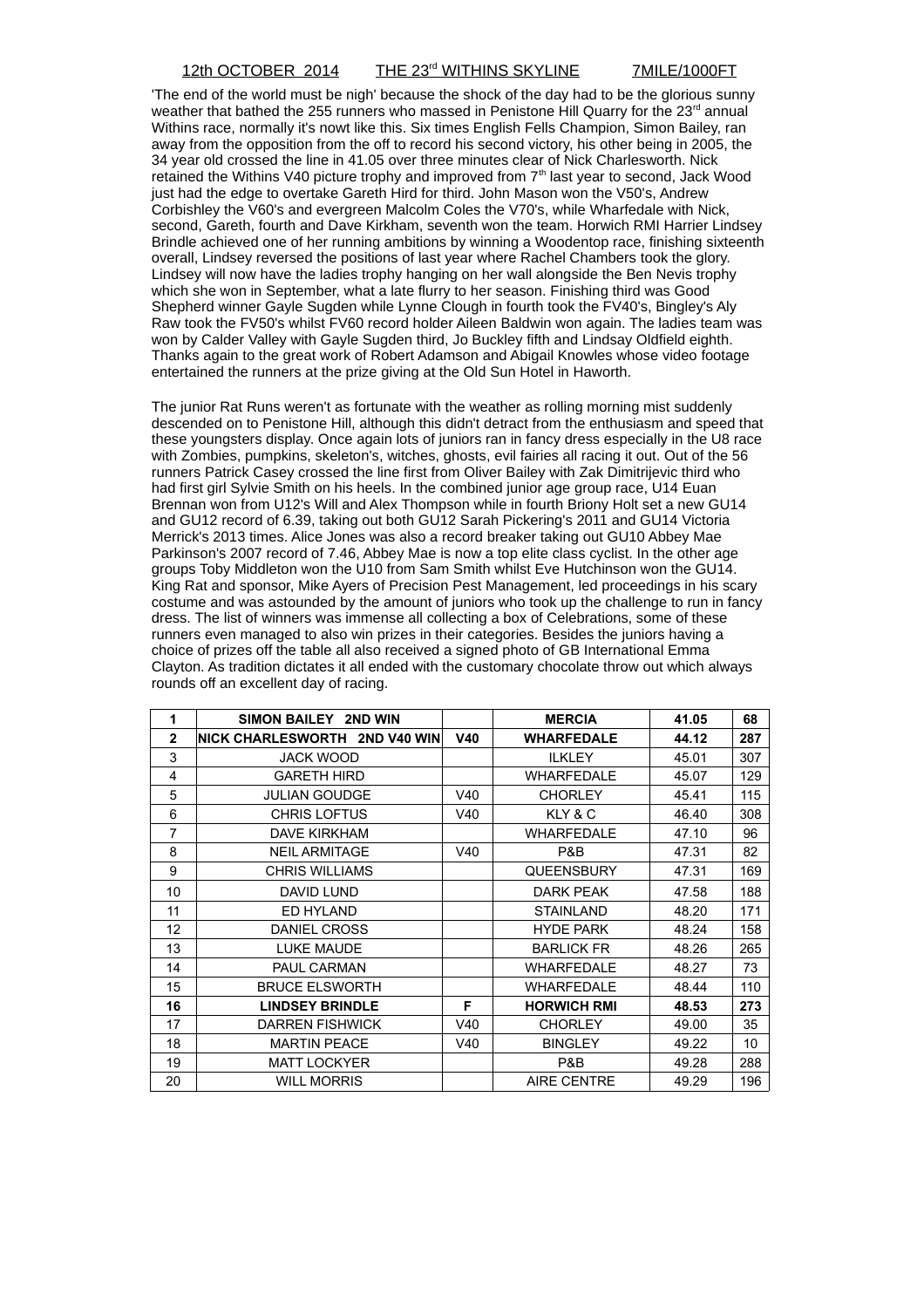| 21 | <b>MARTIN HURST</b>     |                 | P&B                    | 49.38 | 128 |
|----|-------------------------|-----------------|------------------------|-------|-----|
| 22 | ANDY BERRY              |                 | <b>BARLICK FR</b>      | 49.45 | 96  |
| 23 | <b>JOHN MASON</b>       | V50             | <b>WAKEFIELD</b>       | 49.51 | 156 |
| 24 | <b>SCOTT BAIRSTOW</b>   | V40             | KLY & C                | 50.40 | 134 |
| 25 | ROBERT DENNES           |                 | <b>LEEDS CITY</b>      | 51.04 | 193 |
| 26 | <b>MICK LOFTUS</b>      | V40             | <b>V. STRIDERS</b>     | 51.08 | 100 |
| 27 | <b>SHANE EWEN</b>       |                 | <b>OTLEY</b>           | 51.09 | 42  |
| 28 | <b>NEIL HOLDING</b>     | V50             | <b>WEST PENNINE</b>    | 51.11 | 13  |
| 29 | RACHEL CHAMBERS         | F               | <b>BELPER</b>          | 51.29 | 282 |
| 30 | <b>JONATHAN COLLINS</b> |                 | STAINLAND              | 51.33 | 271 |
| 31 | RICHARD JOEL            | V40             | <b>ILKLEY</b>          | 51.37 | 172 |
| 32 | <b>COLIN TRANTEN</b>    |                 | <b>HYDE PARK</b>       | 51.45 | 49  |
| 33 | ROBERT BOLTON           | V40             | UA                     | 51.47 | 301 |
| 34 | LEIGH HINCHCLIFFE       | V40             | <b>PUDSEY P</b>        | 51.58 | 14  |
| 35 | <b>COLIN MOSES</b>      | V40             | WHARFEDALE             | 52.17 | 305 |
| 36 | <b>IAN ROWBOTHAM</b>    | V50             | <b>HARROGATE</b>       | 52.19 | 142 |
| 37 | <b>TONY NEART</b>       |                 | <b>UA</b>              | 52.21 | 294 |
| 38 | DAVE COLLINS            | V <sub>50</sub> | <b>TODMORDEN</b>       | 52.23 | 300 |
| 39 | <b>PAUL MILNER</b>      |                 | <b>KIRKSTALL</b>       | 52.24 | 125 |
| 40 | <b>GRAHAM HILL</b>      | V50             | <b>CALDER</b>          | 52.25 | 51  |
| 41 | <b>GAYLE SUGDEN</b>     | F.              | <b>CALDER</b>          | 52.30 | 62  |
| 42 | <b>STUART WALTON</b>    | V40             | KLY & C                | 52.31 | 132 |
| 43 | DAVID BAGOT             |                 | <b>CLAYTON</b>         | 52.45 | 88  |
| 44 | <b>DAVID BROCK</b>      | V50             | <b>ORION</b>           | 52.49 | 114 |
| 45 | <b>LYNDON ASHLEY</b>    |                 | UA                     | 52.55 | 85  |
| 46 | <b>BOFF WHALLEY</b>     | V50             | P&B                    | 53.03 | 44  |
| 47 | STAN KAKANASIOS         |                 | <b>HYDE PARK</b>       | 53.06 | 119 |
| 48 | <b>LYNNE CLOUGH</b>     | <b>FV40</b>     | <b>CHORLEY</b>         | 53.13 | 26  |
| 49 | <b>BEN FRECHETTE</b>    |                 | <b>CALDER</b>          | 53.31 | 268 |
| 50 | <b>DUNCAN COOPER</b>    | V40             | <b>ILKLEY</b>          | 53.43 | 292 |
| 51 | <b>JO BUCKLEY</b>       | F               | CALDER                 | 53.49 | 275 |
| 52 | CARL COUGHLAN           |                 | CALDER                 | 53.50 | 6   |
| 53 | <b>PETER HUGHES</b>     | V50             | <b>QUEENSBURY</b>      | 53.53 | 104 |
| 54 | <b>WILLIAM DUGGAN</b>   | V40             | <b>BINGLEY</b>         | 54.04 | 140 |
| 55 | NINA BENSON             | FV40            | UA                     | 54.15 | 61  |
| 56 | <b>LIAM CLOUGH</b>      |                 | <b>STAINLAND</b>       | 54.19 | 185 |
| 57 | <b>BRIAN HORROCKS</b>   | V <sub>50</sub> | <b>CLAYTON</b>         | 54.20 | 60  |
| 58 | <b>NICK KEEN</b>        |                 | <b>CHAPEL ALLERTON</b> | 54.20 | 277 |
| 59 | RICHARD SUNDERLAND      | V40             | <b>CALDER</b>          | 54.21 | 266 |
| 60 | <b>JOHN KILLERBY</b>    |                 | CALDER                 | 54.22 | 112 |
| 61 | <b>IAN WILLS</b>        | V40             | KLY & C                | 54.24 | 272 |
| 62 | RACHEL PILLING          | F.              | P&B                    | 54.27 | 50  |
| 63 | TRISTAN SHEARD          | V40             | <b>STAINLAND</b>       | 54.35 | 90  |
| 64 | <b>STEVEN BAMBER</b>    | V <sub>50</sub> | UA                     | 54.39 | 57  |
| 65 | <b>GARY WARD</b>        | V40             | KLY & C                | 54.42 | 147 |
| 66 | <b>GRAHAM PILLING</b>   |                 | P&B                    | 54.42 | 98  |
| 67 | NIGEL ATKINSON          | V40             | KLY & C                | 54.43 | 74  |
| 68 | <b>DICK BALLANTINE</b>  | V40             | KLY & C                | 54.49 | 41  |
| 69 | <b>CRAIG NEVILLE</b>    | V40             | UA                     | 54.53 | 118 |
| 70 | LINDSAY OLDFIELD        | F               | CALDER                 | 54.55 | 150 |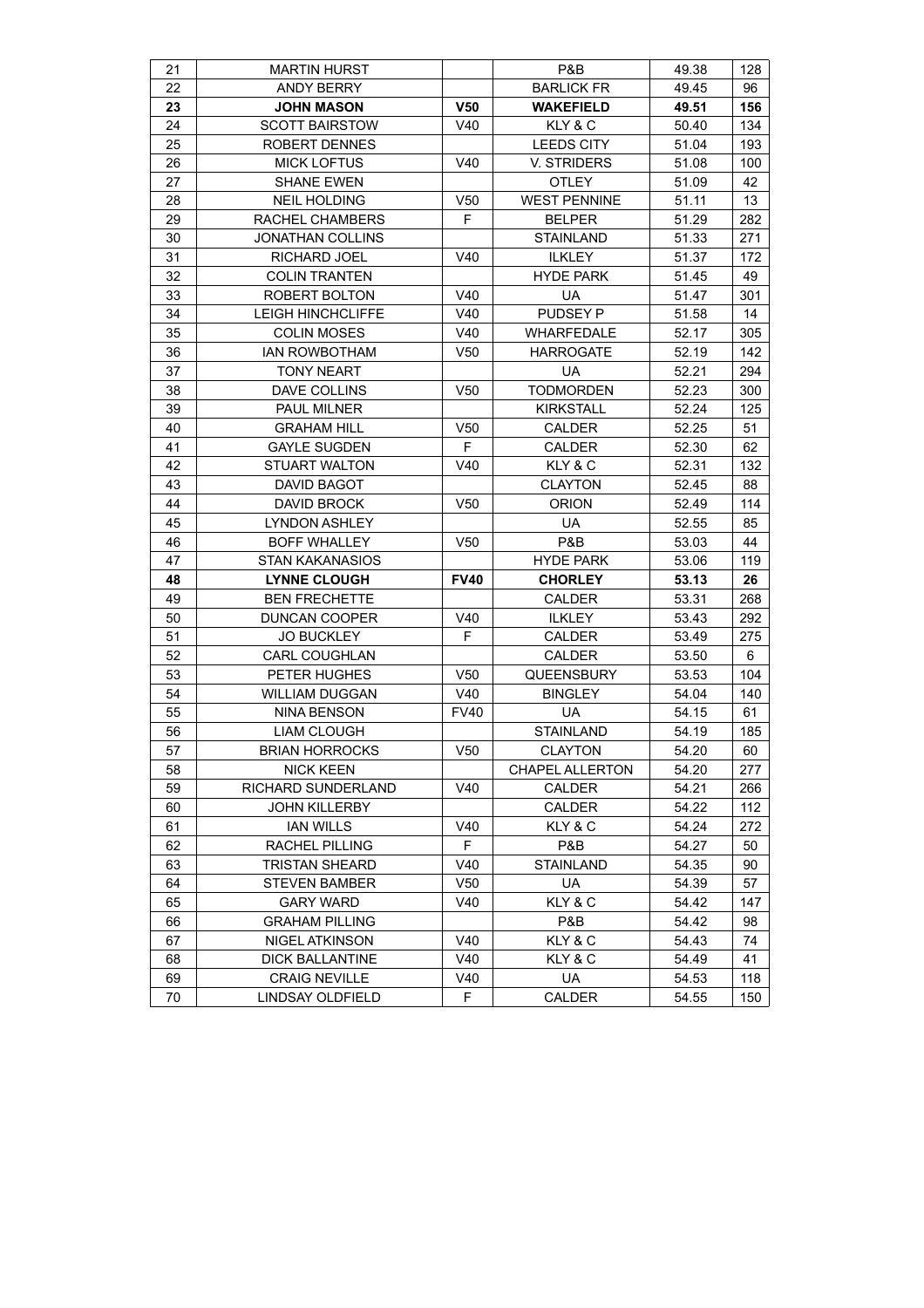| 71  | DANIEL COE               | V40             | <b>MARSH HARRIERS</b> | 54.59 | 22           |
|-----|--------------------------|-----------------|-----------------------|-------|--------------|
| 72  | <b>WILLIAM MORRIS</b>    |                 | KNARESBOROUGH         | 55.02 | 79           |
| 73  | <b>IAN FERGUSON</b>      | V <sub>50</sub> | <b>HAWORTH</b>        | 55.12 | 304          |
| 74  | <b>KAREN PICKLES</b>     | <b>FV40</b>     | PUDSEY P              | 55.15 | 11           |
| 75  | <b>NICK ANDRALOJC</b>    | V <sub>50</sub> | <b>HARROGATE</b>      | 55.21 | 21           |
| 76  | MICHAEL COE              | V40             | <b>QUEENSBURY</b>     | 55.29 | 103          |
| 77  | <b>LESLEY WATSON</b>     | <b>FV40</b>     | <b>BINGLEY</b>        | 55.34 | 81           |
| 78  | <b>SIMON TOYNE</b>       | V40             | <b>OTLEY</b>          | 55.43 | 113          |
| 79  | JOHN EGAN                | V40             | <b>WHARFEDALE</b>     | 55.50 | 123          |
| 80  | DAVID WEBB               | V40             | <b>CALDER</b>         | 56.02 | 190          |
| 81  | PHILIP HOBBS             | V <sub>50</sub> | <b>HOLMFIRTH</b>      | 56.04 | 34           |
| 82  | <b>CHRIS STACEY</b>      | V40             | <b>OTLEY</b>          | 56.08 | 58           |
| 83  | <b>MIKE AYERS</b>        | V50             | <b>ABBEY</b>          | 56.10 | $\mathbf{1}$ |
| 84  | <b>KATE ARCHER</b>       | F.              | <b>ILKLEY</b>         | 56.11 | 97           |
| 85  | <b>CHRIS FUNNELL</b>     | V40             | <b>CLAYTON</b>        | 56.13 | 55           |
| 86  | <b>NEIL ANDREW</b>       |                 | JACKPOT TRI CLUB      | 56.16 | 37           |
| 87  | <b>GAVIN BEAUMONT</b>    |                 | KLY & C               | 56.23 | 59           |
| 88  | <b>PHIL SCARF</b>        | V <sub>50</sub> | <b>CALDER</b>         | 56.29 | 198          |
| 89  | PAUL BOARDMAN            | V50             | <b>HORWICH RMI</b>    | 56.42 | 43           |
| 90  | <b>MALCOLM McMILLAN</b>  |                 | UA                    | 56.49 | 162          |
| 91  | <b>COLIN GILMOUR</b>     | V50             | UA                    | 56.51 | 178          |
| 92  | ROGER HAWORTH            | V40             | TODMORDEN             | 56.57 | 15           |
| 93  | ANDREAS MAYER            | V40             | V. STRIDERS           | 57.05 | 109          |
| 94  | PETER HAMPSHIRE          | V40             | <b>PENSBY</b>         | 57.07 | 5            |
| 95  | RONAN LOFTUS             |                 | <b>V. STRIDERS</b>    | 57.07 | 54           |
| 96  | <b>JANN SMITH</b>        | <b>FV40</b>     | <b>ILKLEY</b>         | 57.09 | 136          |
| 97  | <b>ALFIE WALKER</b>      | V40             | <b>MARSH HARRIERS</b> | 57.11 | 302          |
| 98  | PHIL WELLS               | V40             | CALDER                | 57.12 | 261          |
| 99  | <b>BEN JOYNSON</b>       |                 | ILKLEY                | 57.14 | 53           |
| 100 | <b>ANDREW CORBISHLEY</b> | V60             | <b>ROSSENDALE</b>     | 57.16 | 264          |
| 101 | DAVID COOPER             | V40             | PUDSEY P              | 57.20 | 183          |
| 102 | <b>MARTIN ROBERTS</b>    | V50             | <b>TODMORDEN</b>      | 57.21 | 116          |
| 103 | <b>MATT JAMES</b>        |                 | UA                    | 57.23 | 78           |
| 104 | <b>MIKE DEAN</b>         | V40             | <b>CALDER</b>         | 57.27 | 154          |
| 105 | <b>FIONA HAIL</b>        | <b>FV40</b>     | <b>TRAWDEN</b>        | 57.35 | 108          |
| 106 | <b>ANDY EVANS</b>        | V <sub>50</sub> | <b>SETTLE</b>         | 57.36 | 131          |
| 107 | SIMON GALLOWAY           | V <sub>50</sub> | <b>TODMORDEN</b>      | 57.39 | 126          |
| 108 | <b>JOHN MINTA</b>        | V40             | CALDER                | 57.43 | 180          |
| 109 | <b>JOHN PEEL</b>         |                 | <b>PENNINE</b>        | 57.45 | 124          |
| 110 | <b>ALY RAW</b>           | <b>FV50</b>     | <b>BINGLEY</b>        | 57.51 | 157          |
| 111 | REBECCA PATRICK          | <b>FV40</b>     | <b>TODMORDEN</b>      | 57.57 | 167          |
| 112 | <b>SHONA STONE</b>       | <b>FV40</b>     | <b>BINGLEY</b>        | 57.58 | 29           |
| 113 | PAUL KELLY               | V <sub>50</sub> | <b>DURHAM FR</b>      | 57.59 | 46           |
| 114 | <b>ALAN MARTIN</b>       | V40             | <b>PRESTON</b>        | 58.01 | 40           |
| 115 | <b>WILLIAM LOWE</b>      | V <sub>50</sub> | ROSSENDALE            | 58.06 | 71           |
| 116 | <b>MARTYN FINN</b>       | V40             | P&B                   | 58.21 | 4            |
| 117 | <b>IAN KITCHING</b>      | V <sub>50</sub> | <b>LEEDS BRAD TRI</b> | 58.23 | 28           |
| 118 | EMMA STONEY              | F.              | <b>BAILDON</b>        | 58.28 | 141          |
| 119 | PETER THOMPSON           | V40             | KLY & C               | 58.34 | 20           |
| 120 | <b>STEVE CARTER</b>      | V60             | KLY & C               | 58.35 | 75           |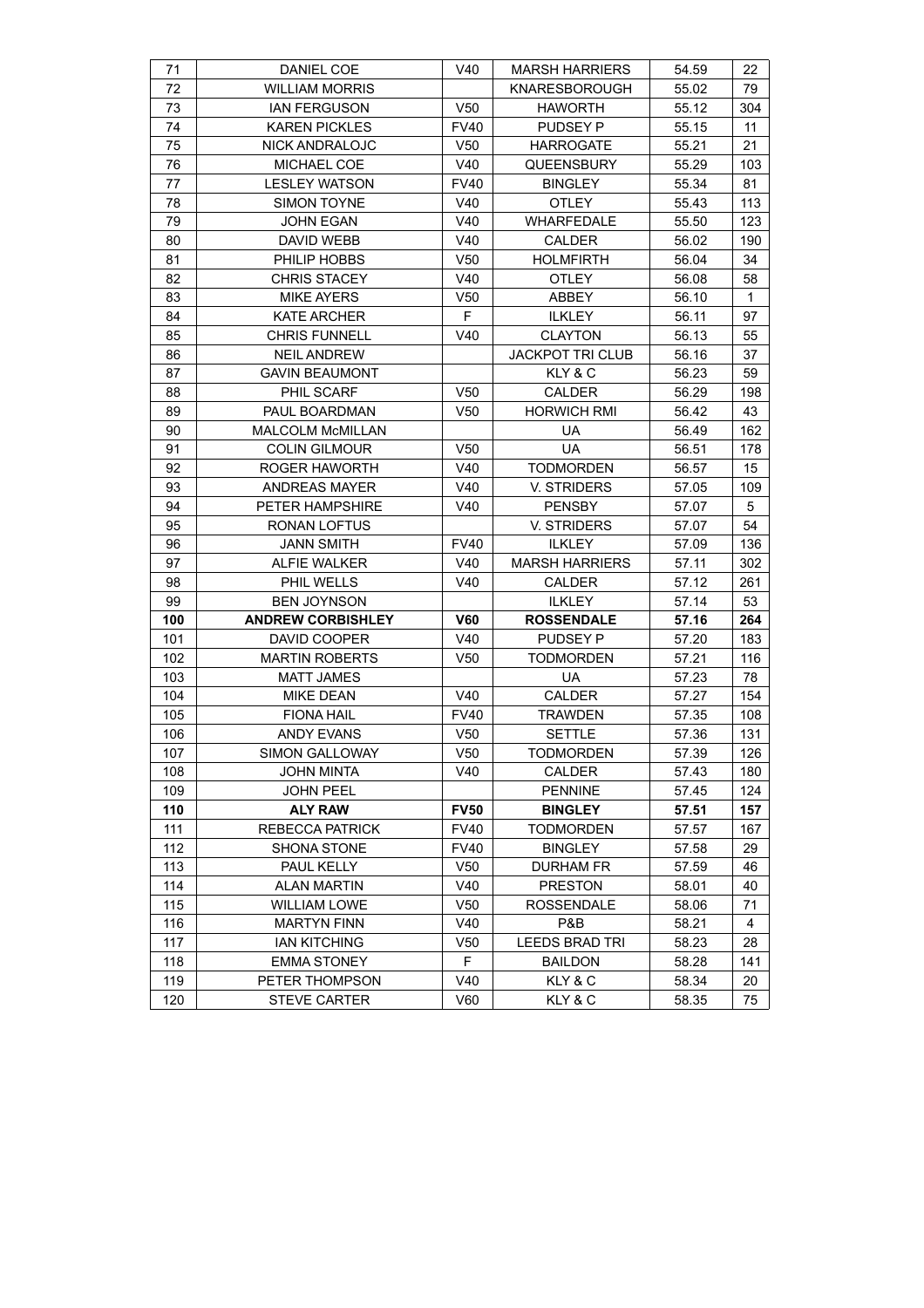| 121 | JOHN THOMPSON          | V50             | <b>WHARFEDALE</b>       | 58.37 | 279 |
|-----|------------------------|-----------------|-------------------------|-------|-----|
| 122 | PIPPA BARRETT          | F.              | KLY & C                 | 58.41 | 298 |
| 123 | <b>STEWART YATES</b>   | V <sub>50</sub> | <b>DENBY DALE</b>       | 58.42 | 18  |
| 124 | ROY PARKINSON          | V <sub>50</sub> | <b>PRESTON</b>          | 58.46 | 3   |
| 125 | <b>KEVIN JAGGAR</b>    | V40             | <b>STAINLAND</b>        | 58.48 | 36  |
| 126 | <b>STEVEN WHITE</b>    | V40             | <b>SAFFROM STRIDERS</b> | 58.56 | 33  |
| 127 | KARL MILLIGAN          |                 | <b>MARSH HARRIERS</b>   | 59.04 | 194 |
| 128 | JULIAN DONNELLY        | V50             | <b>BLACK COMBE</b>      | 59.09 | 117 |
| 129 | <b>GERARD PAXFORD</b>  | V <sub>50</sub> | <b>FRA</b>              | 59.12 | 173 |
| 130 | <b>ALISON WESTON</b>   | <b>FV40</b>     | <b>ILKLEY</b>           | 59.18 | 139 |
| 131 | <b>JOE DANIELS</b>     | V40             | <b>TODMORDEN</b>        | 59.19 | 135 |
| 132 | <b>JIM SNEATH</b>      | V40             | <b>OTLEY</b>            | 59.20 | 84  |
| 133 | RICHARD THACKERAY      | V40             | <b>ACKWORTH</b>         | 59.22 | 69  |
| 134 | <b>ANDREW BRETT</b>    | V40             | KLY & C                 | 59.34 | 267 |
| 135 | <b>ANDREW PRICE</b>    |                 | <b>BAILDON</b>          | 59.35 | 284 |
| 136 | <b>NEIL WALLACE</b>    | V40             | PUDSEY P                | 59.37 | 91  |
| 137 | <b>ANNA SMITH</b>      | <b>FV50</b>     | QUEENSBURY              | 59.39 | 105 |
| 138 | <b>JACKIE SCARF</b>    | <b>FV50</b>     | CALDER                  | 59.44 | 130 |
| 139 | <b>DAVE TAIT</b>       | V60             | <b>DARK PEAK</b>        | 59.49 | 106 |
| 140 | <b>DARREN SUGDEN</b>   | V40             | <b>CALDER</b>           | 59.50 | 63  |
| 141 | DAVID CHANDLER         |                 | <b>ILKLEY</b>           | 59.54 | 179 |
| 142 | <b>TONY SHEPHERD</b>   | V40             | <b>UA</b>               | 60.16 | 180 |
| 143 | <b>TIMOTHY JACOBS</b>  | V40             | <b>ABBEY</b>            | 60.20 | 25  |
| 144 | KEN FOX                | V50             | <b>HYDE PARK</b>        | 60.23 | 45  |
| 145 | DAVID HENNESSY         | V40             | <b>WAKEFIELD</b>        | 60.28 | 290 |
| 146 | <b>KATE BRIGGS</b>     | F.              | UA                      | 60.33 | 164 |
| 147 | <b>JOHN MERRICK</b>    | V40             | <b>BINGLEY</b>          | 60.44 | 72  |
| 148 | KATHERINE KIRKHAM      | F.              | <b>WHARFEDALE</b>       | 60.46 | 95  |
| 149 | <b>MICHAEL REES</b>    | V <sub>50</sub> | P&B                     | 60.57 | 38  |
| 150 | <b>MARISOL CARRERA</b> | <b>FV40</b>     | <b>BINGLEY</b>          | 61.06 | 70  |
| 151 | LIGA MAGDALENOKA-KEEN  | F               | <b>CHAPEL ALLERTON</b>  | 61.09 | 278 |
| 152 | <b>NEIL FAIRBURN</b>   | V50             | <b>BAILDON</b>          | 61.12 | 107 |
| 153 | FIONNUALA SWANN        | <b>FV40</b>     | <b>TRAWDEN</b>          | 61.18 | 48  |
| 154 | <b>GARY MUIR</b>       | V50             | CALDER                  | 61.22 | 201 |
| 155 | <b>LINDSEY BERENDS</b> | FV40            | <b>PRESTON</b>          | 61.33 | 270 |
| 156 | NATHAN KENNAUGH        |                 | CALDER                  | 61.34 | 303 |
| 157 | <b>HARRY ATKINSON</b>  | V60             | <b>BINGLEY</b>          | 61.52 | 291 |
| 158 | LEE BRIDGEWATER        | V40             | PENISTONE FR            | 61.54 | 120 |
| 159 | <b>JON MARSH</b>       | V <sub>50</sub> | <b>FRA</b>              | 62.20 | 122 |
| 160 | <b>SARAH HAINES</b>    | <b>FV50</b>     | <b>ILKLEY</b>           | 62.25 | 9   |
| 161 | ANDY THORPE            | V40             | CALDER                  | 62.28 | 153 |
| 162 | <b>KEVIN WALKER</b>    | V50             | UA                      | 62.32 | 77  |
| 163 | <b>JAN YATES</b>       | <b>FV50</b>     | <b>DENBY DALE</b>       | 62.38 | 19  |
| 164 | RICHARD BRISCOE        |                 | <b>CLAYTON</b>          | 62.46 | 197 |
| 165 | FRAN WHITWORTH         | <b>FV40</b>     | <b>HOLMFIRTH</b>        | 62.52 | 89  |
| 166 | <b>MICK CRAVEN</b>     | V <sub>50</sub> | <b>TODMORDEN</b>        | 62.56 | 101 |
| 167 | DAVID LARGE            | V40             | <b>PRESTON</b>          | 62.59 | 169 |
| 168 | <b>JACQUELINE SHAW</b> | <b>FV40</b>     | <b>DARWEN</b>           | 63.09 | 87  |
| 169 | <b>ANDREW LEACH</b>    | V40             | <b>ACKWORTH</b>         | 63.17 | 155 |
| 170 | <b>JOHN SINCLAIR</b>   | V <sub>50</sub> | <b>RETFORD</b>          | 63.20 | 64  |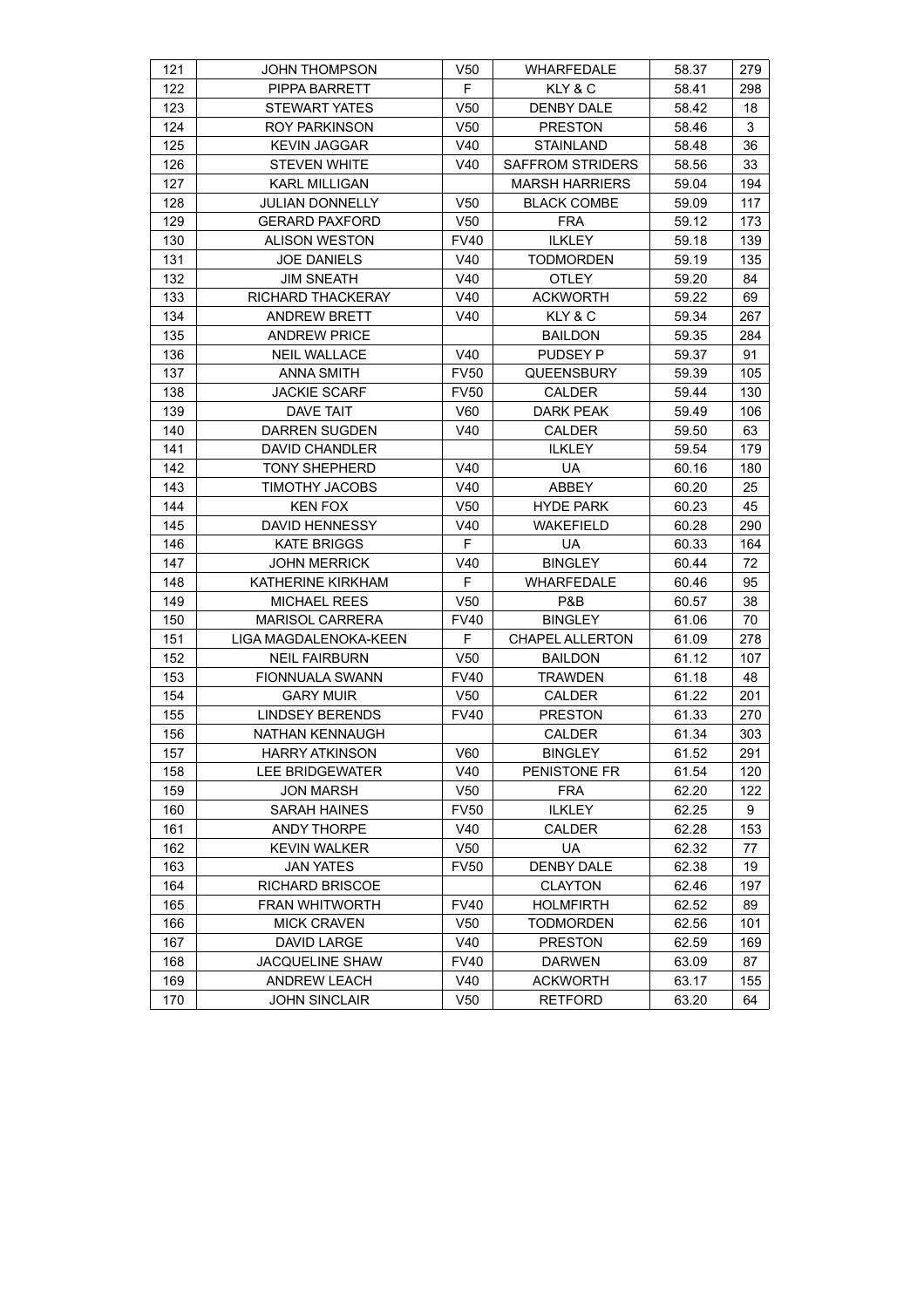| 171 | RACHEL FRIEND             | F               | UA                   | 63.45 | 289 |
|-----|---------------------------|-----------------|----------------------|-------|-----|
| 172 | <b>MALCOLM COLES</b>      | <b>V70</b>      | <b>V. STRIDERS</b>   | 63.52 | 145 |
| 173 | <b>CHRIS HEATON</b>       | V40             | KLY & C              | 63.54 | 274 |
| 174 | <b>WILL WARBOYES</b>      |                 | <b>ILKLEY</b>        | 64.10 | 285 |
| 175 | <b>RICHARD THOMAS</b>     | V <sub>50</sub> | <b>KIRKSTALL</b>     | 64.13 | 276 |
| 176 | <b>AILEEN BALDWIN</b>     | <b>FV60</b>     | <b>STAINLAND</b>     | 64.18 | 149 |
| 177 | <b>RUTH DORRINGTON</b>    | <b>FV40</b>     | ABBEY                | 64.28 | 102 |
| 178 | <b>JAN FRIEDRICH WULF</b> | V40             | <b>SETTLE</b>        | 64.30 | 56  |
| 179 | STEPHEN BATLEY            | V60             | <b>SKYRAC</b>        | 64.36 | 152 |
| 180 | NATALIE MURRAY            | <b>FV40</b>     | <b>ROSSENDALE</b>    | 64.44 | 160 |
| 181 | JOHN ORRELL               | V40             | <b>BLACKBURN</b>     | 64.55 | 181 |
| 182 | <b>CAROLINE HARDING</b>   | <b>FV40</b>     | P&B                  | 65.05 | 17  |
| 183 | IAN HARTMAN               | V60             | <b>BAILDON</b>       | 65.08 | 94  |
| 184 | <b>VICTORIA TREMLIN</b>   | F               | <b>HARROGATE</b>     | 65.11 | 176 |
| 185 | LYNN HUMPLEBY             | F               | <b>PICKERING</b>     | 65.14 | 30  |
| 186 | <b>MICHAEL HETHERTON</b>  | V60             | <b>PICKERING</b>     | 65.18 | 31  |
| 187 | <b>MARGARET JAGAN</b>     | <b>FV60</b>     | <b>CRAVEN ENERGY</b> | 65.27 | 165 |
| 188 | <b>BOB BAKER</b>          | V50             | <b>OTLEY</b>         | 65.37 | 137 |
| 189 | DAVID GREENWOOD           | V <sub>50</sub> | <b>ROSSENDALE</b>    | 65.46 | 199 |
| 190 | <b>MYLES HOLDSWORTH</b>   | V40             | <b>LEEDS CITY</b>    | 65.51 | 191 |
| 191 | AMANDA SIMMS              | F               | <b>V. STRIDERS</b>   | 66.15 | 262 |
| 192 | <b>NEIL PALMER</b>        | V50             | UA                   | 66.25 | 195 |
| 193 | ALAN WOODWARD             | V40             | UA                   | 66.41 | 283 |
| 194 | <b>CHRIS RUSHWORTH</b>    | V50             | UA                   | 66.41 | 170 |
| 195 | SUE FULTON                | <b>FV50</b>     | <b>BINGLEY</b>       | 67.03 | 111 |
| 196 | NOHT MIT                  | V40             | KLY & C              | 67.15 | 12  |
| 197 | <b>MICK FORD</b>          | V60             | <b>BINGLEY</b>       | 67.55 | 52  |
| 198 | <b>CHRIS SMITH</b>        | V <sub>50</sub> | PUDSEY P             | 67.56 | 184 |
| 199 | <b>JIM GODDARD</b>        | V <sub>50</sub> | <b>BAILDON</b>       | 68.09 | 175 |
| 200 | <b>CHRISTINE PRESTON</b>  | <b>FV50</b>     | <b>TODMORDEN</b>     | 68.22 | 293 |
| 201 | <b>RAYMOND MOONEY</b>     | V50             | <b>STAINLAND</b>     | 68.27 | 92  |
| 202 | <b>LIZ CASEY</b>          | <b>FV50</b>     | ABBEY                | 68.36 | 192 |
| 203 | <b>STEVE HUNN</b>         | V <sub>50</sub> | <b>SKIPTON</b>       | 68.41 | 16  |
| 204 | <b>STEVE BOYER</b>        | V <sub>50</sub> | CALDER               | 68.45 | 166 |
| 205 | T. COX                    | V <sub>50</sub> | <b>UA</b>            | 68.47 | 295 |
| 206 | <b>ANDREW BYRON</b>       | V40             | <b>PUDSEY P</b>      | 68.54 | 39  |
| 207 | <b>DENISE CLARK</b>       | <b>FV40</b>     | <b>ACKWORTH</b>      | 69.18 | 168 |
| 208 | <b>ROBERT HIRST</b>       | V60             | <b>CLAYTON</b>       | 69.19 | 148 |
| 209 | HAYLEY MASON              | F               | <b>ROUNDHAY</b>      | 69.28 | 187 |
| 210 | <b>KATY THOMPSON</b>      | <b>FV60</b>     | <b>CLAYTON</b>       | 69.38 | 8   |
| 211 | DAVID BOORMAN             |                 | UA                   | 70.03 | 299 |
| 212 | <b>JANET HAWORTH</b>      | <b>FV50</b>     | <b>ROSSENDALE</b>    | 70.23 | 7   |
| 213 | <b>JENNY COOPER</b>       | F               | PUDSEY P             | 70.33 | 182 |
| 214 | SARAH LOUISE SMITH        | <b>FV40</b>     | V. STRIDERS          | 70.46 | 174 |
| 215 | ANNA McMILLA              | F               | UA                   | 71.14 | 163 |
| 216 | <b>FREYA REYNOLDS</b>     | F               | <b>CRAVEN ENERGY</b> | 71.15 | 161 |
| 217 | <b>ANN CHIVERS</b>        | F               | <b>ROUNDHAY</b>      | 71.17 | 186 |
| 218 | LAURA CUMMINGS            | F               | <b>HYDE PARK</b>     | 71.19 | 189 |
| 219 | KAREN BALLANTINE          | <b>FV40</b>     | KLY & C              | 71.36 | 93  |
| 220 | DAVID HILL                | V60             | <b>SKYRAC</b>        | 72.14 | 49  |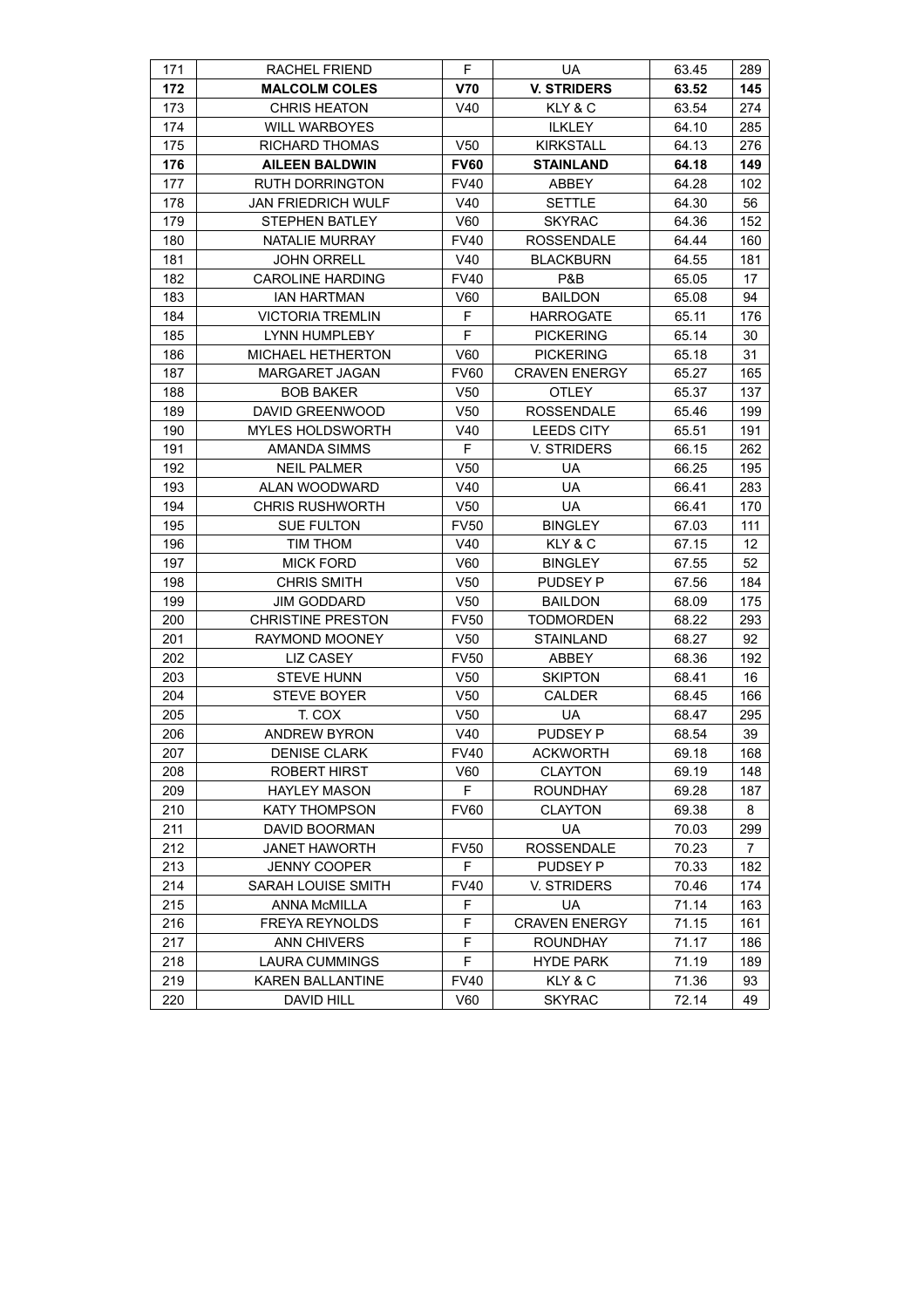| 221 | <b>GRAHAM SCHOFILED</b>  | V60             | <b>CHORLEY</b>          | 72.46  | 99  |
|-----|--------------------------|-----------------|-------------------------|--------|-----|
| 222 | <b>BRUCE DUNCAN</b>      | V60             | <b>BINGLEY</b>          | 73.03  | 144 |
| 223 | <b>NEVILLE GRIFFITHS</b> | V60             | <b>SPECTRUM</b>         | 73.05  | 121 |
| 224 | <b>SARA ELLIOTT</b>      | <b>FV40</b>     | <b>OTLEY</b>            | 73.48  | 32  |
| 225 | <b>CAROL WHITE</b>       | <b>FV50</b>     | <b>SAFFROM STRIDERS</b> | 74.30  | 151 |
| 226 | <b>NEIL BARRETT</b>      | V <sub>50</sub> | <b>BINGLEY</b>          | 74.39  | 27  |
| 227 | <b>TIM WALKER</b>        | V <sub>50</sub> | <b>STAINLAND</b>        | 75.03  | 24  |
| 228 | PETRA GIBBS              | <b>FV40</b>     | <b>FRA</b>              | 77.04  | 67  |
| 229 | <b>ANDY GIBBS</b>        | V40             | <b>FRA</b>              | 77.05  | 66  |
| 230 | <b>STEVE DEWICK</b>      | V40             | <b>DARK PEAK</b>        | 77.07  | 2   |
| 231 | <b>SARA LEDDY</b>        | F.              | <b>UA</b>               | 78.23  | 310 |
| 232 | <b>KATHERINE MILLS</b>   | <b>FV40</b>     | KLY & C                 | 78.33  | 23  |
| 233 | <b>SARAH BINNS</b>       | <b>FV50</b>     | UA                      | 78.43  | 309 |
| 234 | <b>NEIL LAW</b>          | V40             | <b>UA</b>               | 79.00  | 80  |
| 235 | <b>RICI MARSHALL</b>     | F               | <b>HYDE PARK</b>        | 80.36  | 159 |
| 236 | <b>KATE WALTER</b>       | <b>FV50</b>     | <b>BAILDON</b>          | 80.49  | 177 |
| 237 | <b>JACQUI WESTON</b>     | <b>FV40</b>     | <b>ILKLEY</b>           | 80.57  | 83  |
| 238 | <b>SARAH KITCHING</b>    | F               | UA                      | 80.59  | 200 |
| 239 | PAULA WILLIAMS           | <b>FV40</b>     | KLY & C                 | 84.01  | 296 |
| 240 | LYNN MURPHY              | <b>FV40</b>     | KLY & C                 | 84.03  | 297 |
| 241 | <b>JANE SEDGEWICK</b>    | <b>FV40</b>     | KLY & C                 | 84.31  | 306 |
| 242 | <b>RUSSELL BROMLY</b>    |                 | <b>KIRKSTALL</b>        | 85.07  | 314 |
| 243 | <b>CLAIRE BROMLY</b>     | F               | <b>KIRKSTALL</b>        | 85.08  | 313 |
| 244 | <b>BECKY WEIGHT</b>      | <b>FV50</b>     | <b>BINGLEY</b>          | 85.31  | 127 |
| 245 | <b>ANNA BAKER</b>        | F               | <b>HELM HILL</b>        | 85.50  | 143 |
| 246 | YVETTE McNALLY           | <b>FV40</b>     | <b>OTLEY</b>            | 86.34  | 146 |
| 247 | <b>DONALD BUFFHAM</b>    | V <sub>50</sub> | <b>OTLEY</b>            | 88.03  | 138 |
| 248 | <b>LINDA CAREY</b>       | <b>FV50</b>     | <b>BAILDON</b>          | 89.11  | 263 |
| 249 | <b>SEAN O'HALLORAN</b>   |                 | <b>OTLEY</b>            | 90.00  | 86  |
| 250 | <b>SARAH CHALMERS</b>    | <b>FV50</b>     | NIDD VALLEY             | 90.16  | 281 |
| 251 | <b>JULIE ELMES</b>       | <b>FV40</b>     | <b>ILKLEY</b>           | 91.09  | 133 |
| 252 | <b>CHARMAIN HEATON</b>   | <b>FV50</b>     | <b>RETFORD</b>          | 92.40  | 286 |
| 253 | JULIE JORDAN             | <b>FV50</b>     | <b>RETFORD</b>          | 94.29  | 65  |
| 254 | <b>RACHEL AMNER</b>      | <b>FV40</b>     | <b>BAILDON</b>          | 107.51 | 312 |
| 255 | <b>LIZ BOOTHMAN</b>      | <b>FV60</b>     | <b>BAILDON</b>          | 107.53 | 311 |

| <b>MENS TEAM</b> | WHARFEDALE $2,4,7 = 13$    |
|------------------|----------------------------|
| LADIES TEAM      | CALDER VALLEY $3,5,8 = 16$ |

|             | <b>SENIOR RECORDS</b> |      |                     |       |  |  |
|-------------|-----------------------|------|---------------------|-------|--|--|
| М           | <b>TOM ADAMS</b>      | 2013 | <b>ILKLEY</b>       | 39.26 |  |  |
| <b>MV40</b> | <b>IAN HOLMES</b>     | 2012 | <b>BINGLEY</b>      | 42.32 |  |  |
| <b>MV50</b> | <b>STEVE OLDFIELD</b> | 2007 | <b>BRAD AIRE</b>    | 43.56 |  |  |
| <b>MV60</b> | <b>DAVE TAIT</b>      | 2007 | <b>DARK PEAK FR</b> | 51.17 |  |  |
| <b>MV70</b> | <b>MALCOLM COLES</b>  | 2010 | <b>V. STRIDERS</b>  | 62.22 |  |  |
| F           | <b>JO WAITES</b>      | 2006 | <b>CALDER</b>       | 48.39 |  |  |
| <b>FV35</b> | <b>JO WAITES</b>      | 2006 | <b>CALDER</b>       | 48.39 |  |  |
| <b>FV40</b> | <b>PAULINE MUNRO</b>  | 2010 | <b>BINGLEY</b>      | 53.13 |  |  |
| <b>FV50</b> | <b>GILL MYERS</b>     | 2013 | <b>WHARFEDALE</b>   | 53.45 |  |  |
| <b>FV60</b> | <b>AILEEN BALDWIN</b> | 2012 | <b>STAINLAND</b>    | 67.30 |  |  |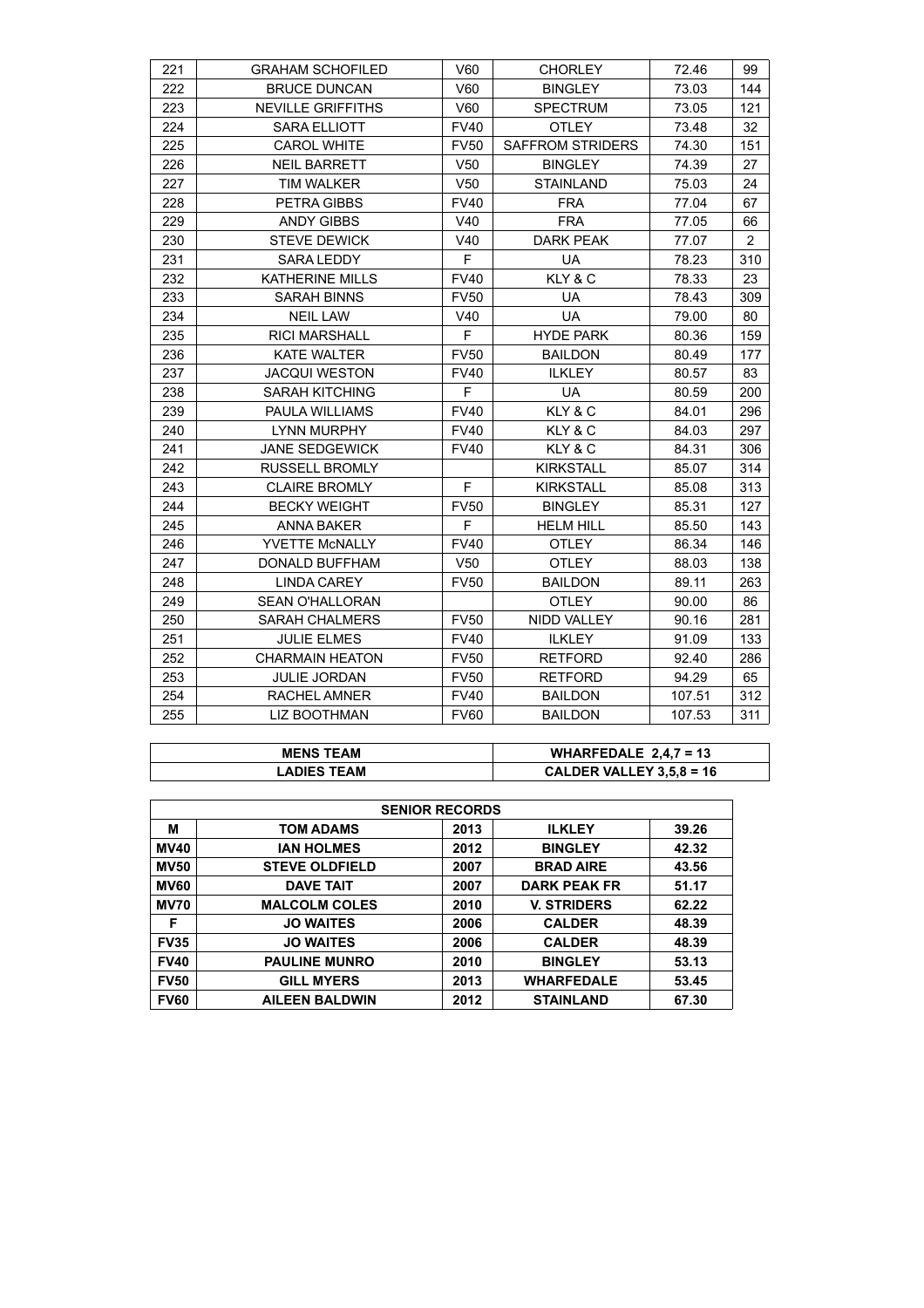| <b>CURLY WURLY RAT RUNS UNDER 8 FUN RACE 0.5M/100FT</b> |                                |   |                                            |              |
|---------------------------------------------------------|--------------------------------|---|--------------------------------------------|--------------|
| 1                                                       | <b>PATRICK CASEY</b>           |   | <b>CALDER</b>                              | 2.54         |
| 2                                                       | OLIVER BAILEY                  |   | <b>MERCIA</b>                              | 3.03         |
| 3                                                       | <b>ZAK DIMITRIJEVIC</b>        |   | KLY & C                                    | 3.06         |
| 4                                                       | <b>SYLVIE SMITH</b>            | G | <b>COLDEN</b>                              | 3.11         |
| 5                                                       | <b>ALISTAIR TRUSSELLE</b>      |   | <b>BINGLEY</b>                             | 3.14         |
| 6                                                       | <b>EIBHLIS PRICE</b>           | G | <b>WHARFEDALE</b>                          | 3.16         |
| 7                                                       | <b>HANNAH ROBINSON</b>         | G | KLY & C                                    | 3.17         |
| 8                                                       | <b>OSCAR WULF</b>              |   | <b>SETTLE</b>                              | 3.19         |
| 9                                                       | <b>SAM GREENEP</b>             |   | <b>SETTLE</b>                              | 3.20         |
| 10                                                      | <b>MATTHEW PEACE</b>           |   | <b>BINGLEY</b>                             | 3.21         |
| 11                                                      | THEO MIDDLETON                 |   | <b>HORWICH RMI</b>                         | 3.22         |
| 12                                                      | <b>LILLY SMITH</b>             | G | <b>BINGLEY</b>                             | 3.23         |
| 13                                                      | <b>MATILDA BALDARO</b>         | G | <b>CALDER</b>                              | 3.25         |
| 14                                                      | <b>HATTIE BISHOP</b>           | G | <b>WHARFEDALE</b>                          | 3.25         |
| 15                                                      | <b>GEORGE THOMAS</b>           |   | KLY & C                                    | 3.26         |
| 16                                                      | <b>ANNA FRYERS</b>             | G | KLY & C                                    | 3.27         |
| 17                                                      | <b>BLAKE MILLS</b>             |   | KLY & C                                    | 3.28         |
| 18                                                      | <b>LACHLAN WILLS</b>           |   | KLY & C                                    | 3.29         |
| 19                                                      | <b>LEWIS CARR</b>              |   | KLY & C                                    | 3.31         |
| 20                                                      | <b>ASTON BROGDEN</b>           |   | <b>OTLEY</b>                               | 3.36         |
| 21                                                      | AMY BROWN CARRERA              | G | <b>ILKLEY</b>                              | 3.37         |
| 22                                                      | <b>GEORGE WHITAKER</b>         |   | <b>COLDEN</b>                              | 3.38         |
| 23                                                      | <b>LUCIA STONEY</b>            | G | <b>OTLEY</b>                               | 3.39         |
| 24                                                      | <b>GEORGE FRYERS</b>           |   | KLY & C                                    | 3.39         |
| 25                                                      | EVA HOULIHAN                   | G | <b>ILKLEY</b>                              | 3.41         |
| 26                                                      | <b>FREDDIE WESFALL</b>         |   | KLY & C                                    | 3.42         |
| 27                                                      | <b>CHARLIE MACINA</b>          | G | <b>ILKLEY</b>                              | 3.48         |
| 28                                                      | ANNA ARKWRIGHT                 | G | <b>SETTLE</b>                              | 3.50         |
| 29                                                      | SUMMER SKYE SMITH              | G | <b>ILKLEY</b>                              | 3.51         |
| 30                                                      | ANNABELL BRETHERTON            | G | <b>TRAWDEN</b>                             | 3.52         |
| 31                                                      | <b>MILLY TIMBERS</b>           | G | KLY & C                                    | 3.53         |
| 32                                                      | <b>BEN HODGKINSON</b>          |   | <b>TODMORDEN</b>                           | 3.56         |
| 33                                                      | REBECCA HAWORTH                | G | UA                                         | 3.57         |
| 34                                                      | KATIE BUCKLEY                  | G | UA                                         | 3.58         |
| 35                                                      | <b>FLORENCE ARBER</b>          | G | <b>SETTLE</b>                              | 3.58         |
| 36                                                      | <b>TASMIN JAMES</b>            | G | UA                                         | 4.00         |
| 37                                                      | <b>LAUREN EVANS</b>            | G | <b>SETTLE</b>                              | 4.01         |
| 38                                                      | <b>ANGUS FIRTH</b>             |   | UA                                         | 4.03         |
| 39                                                      | <b>ISABELLE WALKER</b>         | G | <b>SETTLE</b>                              | 4.05         |
| 40                                                      | LOLA CANNON                    | G | UA                                         | 4.08         |
| 41                                                      | <b>JEMIMA BRETHERTON</b>       | G | <b>TRAWDEN</b>                             | 4.09         |
| 42<br>43                                                | ELI COE<br><b>MOLLIE SMITH</b> | G | <b>MARSH HARRIERS</b><br><b>WHARFEDALE</b> | 4.10<br>4.11 |
| 44                                                      | ELLIOT STONE                   |   | UA                                         | 4.14         |
| 45                                                      | <b>TOM OWEN</b>                |   | CALDER                                     | 4.17         |
| 46                                                      | <b>BETH COUGHLAN</b>           | G | UA                                         | 4.18         |
| 47                                                      | <b>FELIX WESTON</b>            |   | <b>ILKLEY</b>                              | 4.19         |
| 48                                                      | <b>LOLA DUGDALE</b>            | G | <b>TRAWDEN</b>                             | 4.19         |
| 49                                                      | <b>FRANCESCA MACINA</b>        | G | <b>ILKLEY</b>                              | 4.19         |
| 50                                                      | <b>ANNIE WILKINSON</b>         | G | P&B                                        | 4.20         |
| 51                                                      | <b>IRIS WELLS</b>              | G | UA                                         | 4.35         |
| 52                                                      | <b>GEORGE DANIELS</b>          |   | <b>TODMORDEN</b>                           | 4.41         |
| 53                                                      | ETHAN ASHLEY                   |   | UA                                         | 4.47         |
| 54                                                      | <b>BETSY WILLIS</b>            | G | UA                                         | 4.53         |
| 55                                                      | KATIE DUGGAN                   | G | UA                                         | 5.13         |
| 56                                                      | <b>SORLEY WELLS</b>            |   | UA                                         | 5.28         |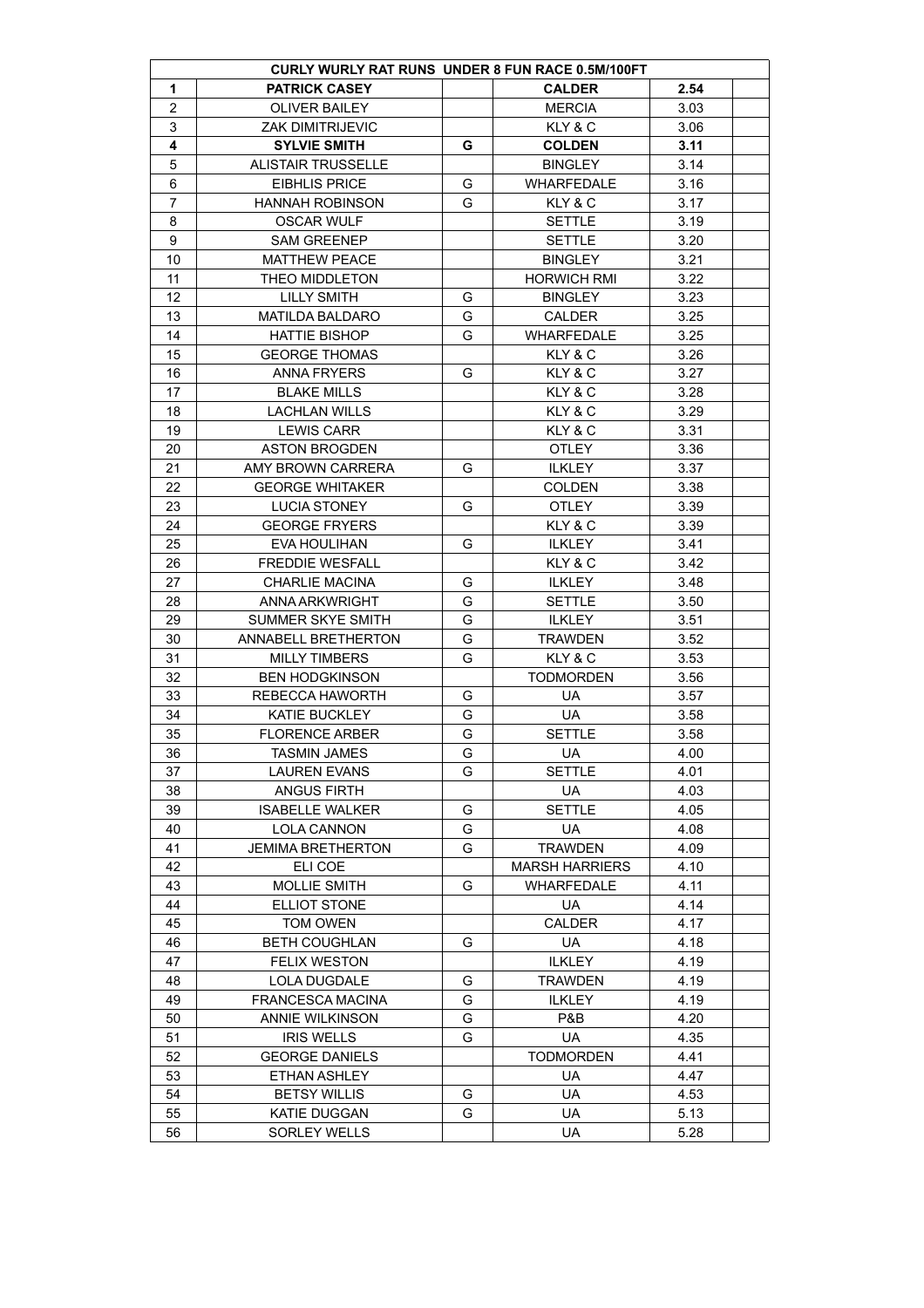| CURLY WURLY RAT RUNS U10, U12 & U14 RACE 1M/150FT |                                    |                  |                    |              |  |  |
|---------------------------------------------------|------------------------------------|------------------|--------------------|--------------|--|--|
| 1                                                 | <b>EUAN BRENNAN</b>                | U14              | <b>ILKLEY</b>      | 6.11         |  |  |
| $\mathbf{2}$                                      | <b>WILL THOMPSON</b>               | U12              | <b>WHARFEDALE</b>  | 6.32         |  |  |
| 3                                                 | ALEXANDER THOMPSON                 | U12              | <b>WHARFEDALE</b>  | 6.34         |  |  |
| 4                                                 | <b>BRIONY HOLT</b>                 | <b>GU12</b>      | <b>CLAYTON</b>     | 6.39 REC     |  |  |
| 5                                                 | <b>JACK WALTON</b>                 | U14              | KLY & C            | 6.42         |  |  |
| 6                                                 | WILL ATKINSON                      | U12              | KLY & C            | 6.48         |  |  |
| 7                                                 | <b>TOBY MIDDLETON</b>              | U <sub>10</sub>  | <b>HORWICH RMI</b> | 6.52         |  |  |
| 8                                                 | <b>SAM SMITH</b>                   | U10              | <b>WHARFEDALE</b>  | 6.56         |  |  |
| 9                                                 | <b>JOSEPH CARNELLY</b>             | U12              | <b>BINGLEY</b>     | 6.58         |  |  |
| 10                                                | <b>JOE BRAMHAM BUTTS</b>           | U12              | ILKLEY             | 7.01         |  |  |
| 11                                                | <b>LILLI CARR</b>                  | <b>GU12</b>      | KLY & C            | 7.13         |  |  |
| 12                                                | <b>EMILY JONES</b>                 | <b>GU12</b>      | <b>WHARFEDALE</b>  | 7.16         |  |  |
|                                                   |                                    |                  |                    |              |  |  |
| 13<br>14                                          | EUAN FRASER<br><b>JUDE BALDARO</b> | U14              | TRAWDEN<br>CALDER  | 7.17<br>7.17 |  |  |
|                                                   |                                    | U10              |                    |              |  |  |
| 15                                                | <b>JAMES DUFFY</b>                 | U10              | CALDER             | 7.18         |  |  |
| 16                                                | <b>CHRIS BROWN</b>                 | U10              | <b>CLAYTON</b>     | 7.19         |  |  |
| 17                                                | <b>ADDISON WILLIS</b>              | U10              | KLY & C            | 7.20         |  |  |
| 18                                                | <b>EVE HUTCHINSON</b>              | <b>GU14</b>      | <b>SETTLE</b>      | 7.21         |  |  |
| 19                                                | <b>BOB EVANS</b>                   | U12              | <b>SETTLE</b>      | 7.25         |  |  |
| 20                                                | <b>LUCY MILLER</b>                 | GU14             | <b>BINGLEY</b>     | 7.26         |  |  |
| 21                                                | <b>OLIVIA PEACE</b>                | U10              | <b>BINGLEY</b>     | 7.28         |  |  |
| 22                                                | <b>ALICE JONES</b>                 | <b>GU10</b>      | <b>WHARFEDALE</b>  | 7.30         |  |  |
| 23                                                | <b>HARVEY STROLL</b>               | U14              | <b>SETTLE</b>      | 7.32         |  |  |
| 24                                                | JOSEPH HOBBS                       | U10              | CALDER             | 7.33         |  |  |
| 25                                                | POPPY ANDERSON                     | <b>GU12</b>      | ILKLEY             | 7.34         |  |  |
| 26                                                | RUBY FIRTH                         | <b>GU12</b>      | <b>BINGLEY</b>     | 7.36         |  |  |
| 27                                                | <b>SAM THOM</b>                    | U14              | KLY & C            | 7.36         |  |  |
| 28                                                | <b>LAURA KNOWLES</b>               | <b>GU14</b>      | KLY & C            | 7.37         |  |  |
| 29                                                | SEBASTIAN SEGGER-STAVELEY          | U12              | <b>SETTLE</b>      | 7.39         |  |  |
| 30                                                | <b>JENSON BROGDEN</b>              | U10              | <b>OTLEY</b>       | 7.41         |  |  |
| 31                                                | <b>GEORGE PILKINGTON</b>           | U10              | <b>SETTLE</b>      | 7.42         |  |  |
| 32                                                | <b>OLIVIA ROPER</b>                | GU14             | <b>BINGLEY</b>     | 7.44         |  |  |
| 33                                                | EVAN MILLS                         | U10              | KLY & C            | 7.46         |  |  |
| 34                                                | <b>ADAM POWELL</b>                 | U12              | <b>OTLEY</b>       | 7.48         |  |  |
| 35                                                | EILO BEESLEY                       | U10              | CALDER             | 7.50         |  |  |
| 36                                                | <b>GEORGE CARMAN</b>               | U14              | <b>WHARFEDALE</b>  | 7.51         |  |  |
| 37                                                | <b>KATIE SMITH</b>                 | GU <sub>14</sub> | <b>BINGLEY</b>     | 7.52         |  |  |
| 38                                                | <b>DYLAN THORNTON</b>              | U12              | <b>BINGLEY</b>     | 7.52         |  |  |
| 39                                                | <b>EMILY ELMES</b>                 | GU <sub>12</sub> | <b>ILKLEY</b>      | 7.53         |  |  |
| 40                                                | SEBASTIENNA BAIRSTOW               | GU <sub>10</sub> | KLY & C            | 7.54         |  |  |
| 41                                                | <b>HAMISH WILLS</b>                | U10              | KLY & C            | 7.55         |  |  |
| 42                                                | <b>MACSEN TIFFANY</b>              | U12              | P&B                | 7.58         |  |  |
| 43                                                | <b>ISABEL RICHARDSON</b>           | <b>GU10</b>      | <b>HOLMFIRTH</b>   | 7.59         |  |  |
| 44                                                |                                    |                  | <b>BINGLEY</b>     |              |  |  |
|                                                   | <b>JOSEPH CHILDS</b>               | U12              |                    | 8.01         |  |  |
| 45                                                | <b>HARRY HOBBS</b>                 | U14              | <b>HOLMFIRTH</b>   | 8.04         |  |  |
| 46                                                | DOUGLAS SEGGER-STAVELEY            | U10              | <b>SETTLE</b>      | 8.06         |  |  |
| 47                                                | NATHAN CAUNT                       | U10              | WHARFEDALE         | 8.07         |  |  |
| 48                                                | <b>MILLIE YATES</b>                | <b>GU14</b>      | <b>HOLMFIRTH</b>   | 8.08         |  |  |
| 49                                                | EMMA LLOYD                         | GU <sub>10</sub> | KLY & C            | 8.11         |  |  |
| 50                                                | OLIVIA SYLGE                       | GU <sub>10</sub> | CALDER             | 8.13         |  |  |
| 51                                                | <b>BETH BLACKER</b>                | GU <sub>10</sub> | CALDER             | 8.17         |  |  |
| 52                                                | ANDREW ROBINSON                    | U10              | KLY & C            | 8.19         |  |  |
| 53                                                | <b>BEN GREENEP</b>                 | U10              | <b>SETTLE</b>      | 8.21         |  |  |
| 54                                                | EDWARD WILKINSON                   | U12              | P&B                | 8.25         |  |  |
| 55                                                | <b>JACK BAILEY</b>                 | U10              | UA                 | 8.28         |  |  |
| 56                                                | <b>EVIE PARKINSON</b>              | <b>GU12</b>      | <b>PRESTON</b>     | 8.29         |  |  |
| 57                                                | ELLA SHOULER-HARRIS                | GU <sub>14</sub> | <b>ILKLEY</b>      | 8.30         |  |  |
| 58                                                | <b>CHERRY SYLGE</b>                | <b>GU12</b>      | CALDER             | 8.31         |  |  |
| 59                                                | MADDY SMITH                        | <b>GU10</b>      | <b>COLDEN</b>      | 8.32         |  |  |
| 60                                                | <b>NEA WESTON</b>                  | GU14             | ILKLEY             | 8.33         |  |  |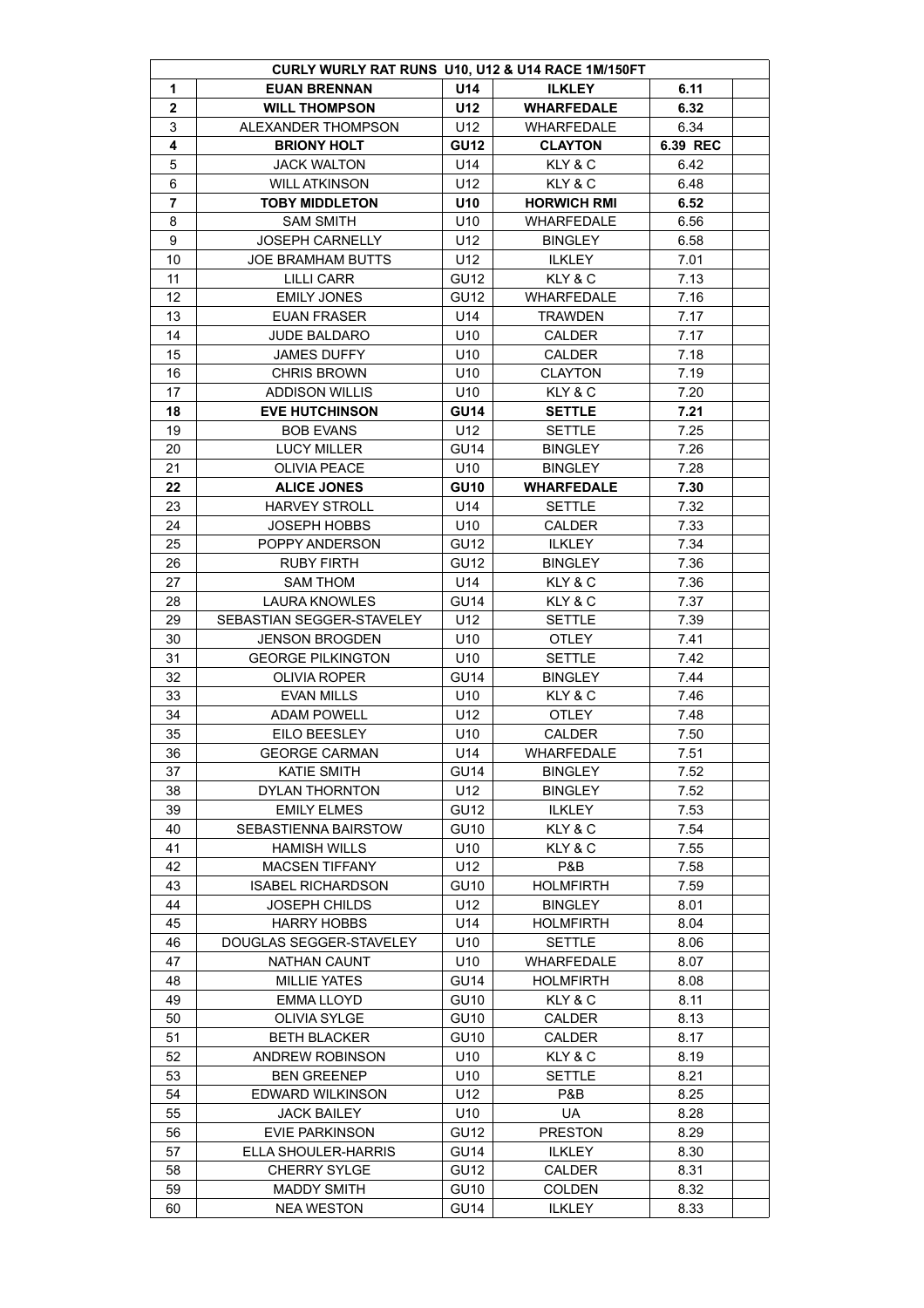| 61  | LUCY WHITWORTH              | GU14             | <b>HOLMFIRTH</b>  | 8.35  |  |  |  |
|-----|-----------------------------|------------------|-------------------|-------|--|--|--|
| 62  | <b>EMMA THOMPSON</b>        | <b>GU14</b>      | KLY & C           | 8.36  |  |  |  |
| 63  | <b>WILL SNEATH</b>          | U12              | <b>OTLEY</b>      | 8.37  |  |  |  |
| 64  | <b>CALLUM WATSON</b>        | U10              | <b>BINGLEY</b>    | 8.38  |  |  |  |
| 65  | <b>CHARLIE McMANUS</b>      | U10              | KLY & C           | 8.38  |  |  |  |
| 66  | <b>HOLLY DAVEY</b>          | <b>GU12</b>      | <b>OTLEY</b>      | 8.39  |  |  |  |
| 67  | <b>SUSAN LLOYD</b>          | <b>GU14</b>      | KLY & C           | 8.44  |  |  |  |
| 68  | AMELIA DUGDALE              | <b>GU10</b>      | <b>TRAWDEN</b>    | 8.50  |  |  |  |
| 69  | <b>LUKE HAMPSHIRE</b>       | U10              | UA                | 8.53  |  |  |  |
| 70  | <b>SASKIA CHPMAN-GIBBS</b>  | <b>GU12</b>      | <b>FRA</b>        | 8.56  |  |  |  |
| 71  | <b>DOUGLAS TIFFANY</b>      | U10              | P&B               | 8.57  |  |  |  |
| 72  | <b>EMILY HUTCHINSON</b>     | GU10             | <b>SETTLE</b>     | 8.59  |  |  |  |
| 73  | <b>MAYA BRUNT</b>           | GU <sub>10</sub> | CALDER            | 9.01  |  |  |  |
| 74  | ROBYN ANDERSON              | <b>GU10</b>      | ILKLEY            | 9.03  |  |  |  |
| 75  | <b>RUBY YATES</b>           | <b>GU12</b>      | <b>HOLMFIRTH</b>  | 9.04  |  |  |  |
| 76  | ALANNAH MULLAN              | <b>GU12</b>      | P&B               | 9.06  |  |  |  |
| 77  | <b>CALLUM McFARLANE</b>     | U10              | <b>HOLMFIRTH</b>  | 9.07  |  |  |  |
| 78  | <b>ABIGAIL STRATTON</b>     | <b>GU10</b>      | <b>TRAWDEN</b>    | 9.09  |  |  |  |
| 79  | SASHA KITCHING              | <b>GU14</b>      | LEEDS BRAD TRI    | 9.15  |  |  |  |
| 80  | <b>ISABEL MACINA</b>        | <b>GU10</b>      | <b>ILKLEY</b>     | 9.16  |  |  |  |
| 81  | <b>CARRIE GARSIDE</b>       | <b>GU12</b>      | <b>TRAWDEN</b>    | 9.24  |  |  |  |
| 82  | <b>FREYA BISHOP</b>         | GU <sub>14</sub> | UA                | 9.25  |  |  |  |
| 83  | MATTHEW JACOBS              | U10              | ABBEY             | 9.31  |  |  |  |
| 84  | LYRA WESTON                 | GU10             | <b>ILKLEY</b>     | 9.39  |  |  |  |
| 85  | <b>JOSEPH CARMAN</b>        | U12              | WHARFEDALE        | 9.44  |  |  |  |
| 86  | THOMAS DUGGAN               | U14              | <b>BINGLEY</b>    | 9.52  |  |  |  |
| 87  | <b>BENJAMIN GRUNDY</b>      | U10              | KLY & C           | 9.54  |  |  |  |
| 88  | <b>SOLOMON JAMES</b>        | U10              | UA                | 9.57  |  |  |  |
| 89  | <b>ANGEL SMITH</b>          | <b>GU12</b>      | <b>ILKLEY</b>     | 9.59  |  |  |  |
| 90  | <b>ERIN HINCHCLIFFE</b>     | <b>GU12</b>      | P&B               | 10.00 |  |  |  |
| 91  | <b>NAOMI SHAW</b>           | <b>GU10</b>      | <b>DARWEN</b>     | 10.01 |  |  |  |
| 92  | <b>GEORGIA WESTON</b>       | <b>GU10</b>      | <b>ILKLEY</b>     | 10.07 |  |  |  |
| 93  | <b>DAISEY DIMITRIJEVIC</b>  | <b>GU10</b>      | KLY & C           | 10.12 |  |  |  |
| 94  | <b>OLIVER COUGHLAN</b>      | U10              | UA                | 10.22 |  |  |  |
| 95  | <b>VERITY CHAPMAN-GIBBS</b> | <b>GU10</b>      | <b>FRA</b>        | 10.26 |  |  |  |
| 96  | NATASHA ROBINSON            | <b>GU10</b>      | P&B               | 10.31 |  |  |  |
| 97  | TOM BRAMHAM                 | U <sub>10</sub>  | <b>ILKLEY</b>     | 10.40 |  |  |  |
| 98  | <b>EMILY CROSSLEY</b>       | <b>GU12</b>      | <b>SETTLE</b>     | 10.43 |  |  |  |
| 99  | ROWAN BAKER                 | <b>GU10</b>      | <b>HELM HILL</b>  | 10.52 |  |  |  |
| 100 | LUKE LUND                   | U10              | UA                | 10.58 |  |  |  |
| 101 | <b>JOEL ASHLEY</b>          | U10              | UA                | 11.11 |  |  |  |
| 102 | <b>TABITHA BERRY</b>        | <b>GU10</b>      | <b>BARLICK FR</b> | 11.17 |  |  |  |
| 103 | LAURA GARSIDE               | <b>GU10</b>      | <b>TRAWDEN</b>    | 11.35 |  |  |  |
|     | <b>5 RETIREMENTS</b>        |                  |                   |       |  |  |  |